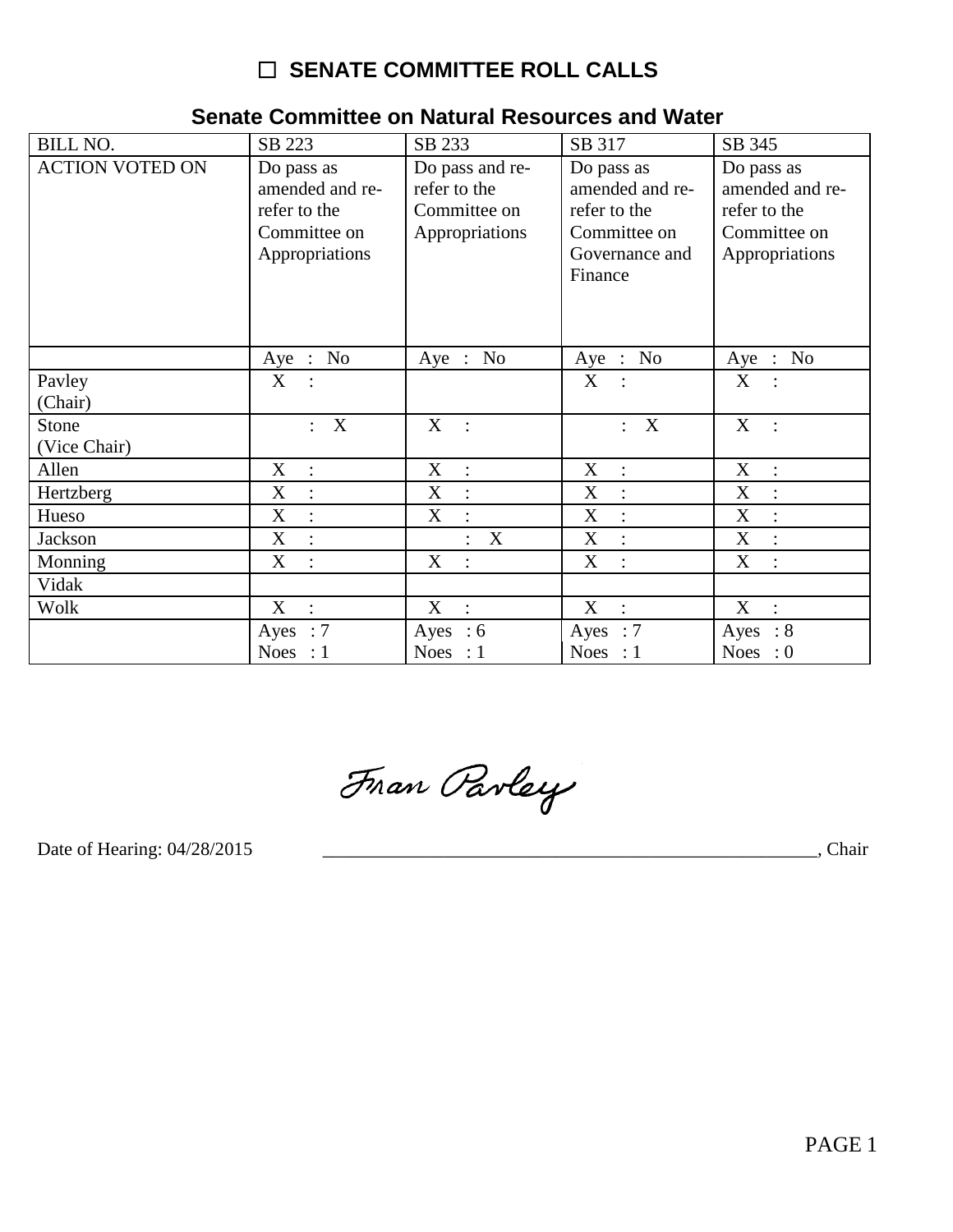# □ SENATE COMMITTEE ROLL CALLS

### Senate Committee on Natural Resources and Water

| <b>BILL NO.</b>        | SB 454                              | SB 551                         | SB 664                              | SB 734                              |
|------------------------|-------------------------------------|--------------------------------|-------------------------------------|-------------------------------------|
| <b>ACTION VOTED ON</b> | Do pass and re-                     | Do pass and re-                | Do pass as                          | Do pass and re-                     |
|                        | refer to the                        | refer to the                   | amended and re-                     | refer to the                        |
|                        | Committee on                        | Committee on                   | refer to the                        | Committee on                        |
|                        | Environmental                       | Appropriations                 | Committee on                        | Appropriations                      |
|                        | Quality                             |                                | Appropriations                      | with the                            |
|                        |                                     |                                |                                     | recommendation:                     |
|                        |                                     |                                |                                     | To consent                          |
|                        |                                     |                                |                                     | calendar                            |
|                        | Aye : No                            | Aye : No                       | Aye : No                            | Aye : No                            |
| Payley                 | X                                   | $X_{-}$                        | X                                   | X                                   |
| (Chair)                |                                     |                                |                                     |                                     |
| Stone                  | X<br>$\mathbf{L}$                   | X :                            | X                                   | X<br>$\sim$ :                       |
| (Vice Chair)           |                                     |                                |                                     |                                     |
| Allen                  | X<br>$\mathcal{L}$                  | $X_{\mathcal{I}}$<br>$\pm$     | $\mathbf X$<br>$\sim$ 1.            | X<br>$\sim$ $\sim$                  |
| Hertzberg              | X<br>$\langle \cdot, \cdot \rangle$ | $X_{-}$<br>$\mathbb{R}^2$      | $X_{\mathcal{E}}$<br>$\sim$ 1.      | X<br>$\mathbb{R}^2$                 |
| Hueso                  | X<br>$\ddot{\cdot}$                 | $X_{\mathcal{E}}$<br>$\cdot$ : | X<br>$\ddot{\cdot}$                 | X<br>$\ddot{\cdot}$                 |
| Jackson                | X<br>$\ddot{\cdot}$                 | $X_{\mathcal{E}}$<br>$\cdot$ : | $X_{\mathcal{E}}$<br>$\ddot{\cdot}$ | $X_{\mathcal{C}}$<br>$\ddot{\cdot}$ |
| Monning                | X<br>$\ddot{\cdot}$                 | X<br>$\mathbb{R}^2$            | X<br>$\ddot{\cdot}$                 | X<br>$\ddot{\cdot}$                 |
| Vidak                  |                                     |                                |                                     |                                     |
| Wolk                   | X<br>$\mathbb{R}^2$                 | X :                            | $X$ :                               | $X$ :                               |
|                        | Ayes : $7$                          | Ayes : $8$                     | Ayes : $8$                          | Ayes : $8$                          |
|                        | Noes : $1$                          | Noes : $0$                     | Noes : $0$                          | Noes : $0$                          |

Fran Parley

Date of Hearing: 04/28/2015

Chair